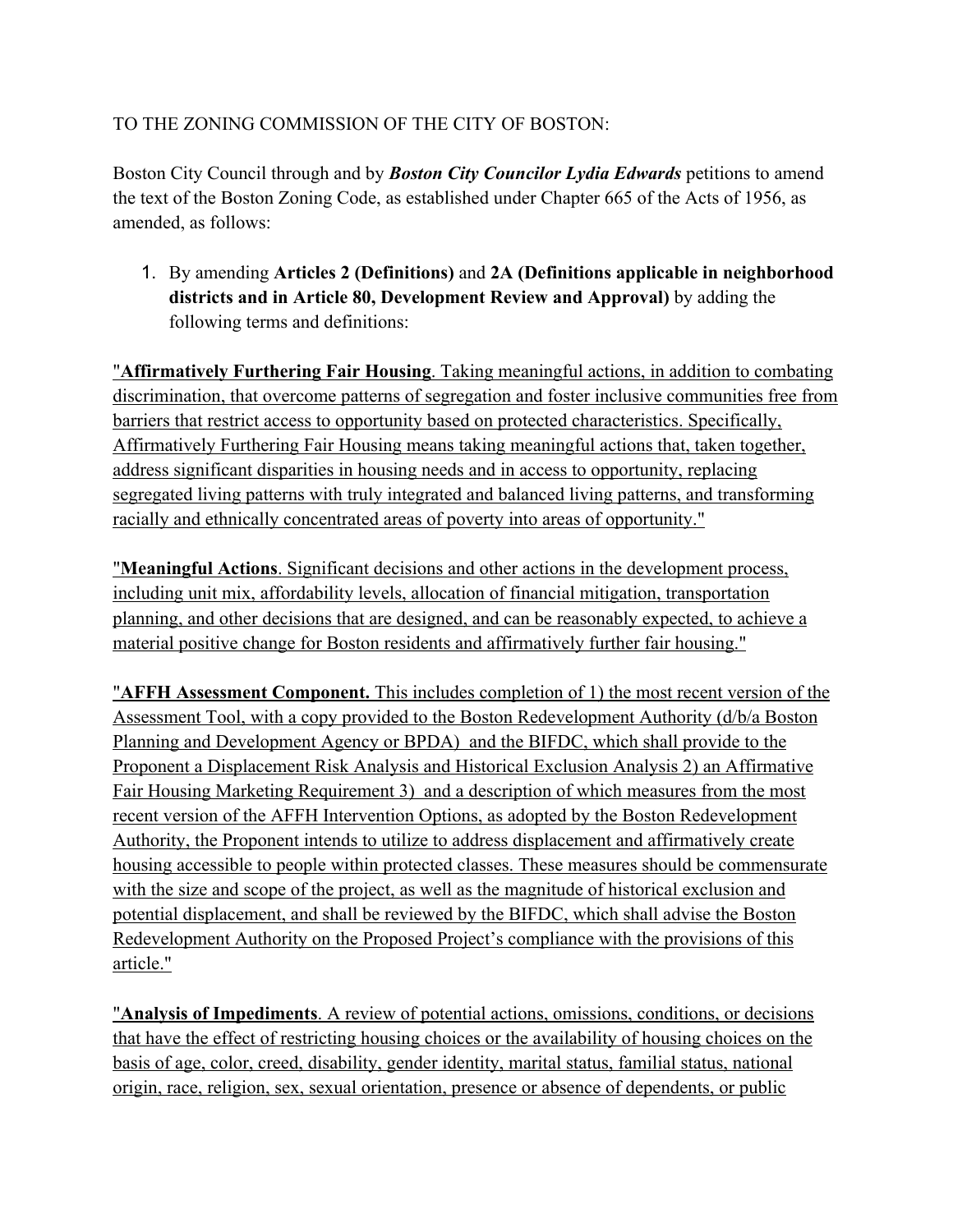assistance and/or source of income including but not limited to any other protected classes listed under Chapter 151B of the Massachusetts General Laws; policies, practices, or procedures that appear neutral on their face, but which operate to deny or adversely affect the availability of housing to protected classes; and accompanying corrective actions designed to overcome such impediments."

"**Boston Interagency Fair Housing Development Committee ("BIFDC").** Comprised of representatives from the Boston Housing Authority (BHA), Office of Fair Housing and Equity ("OFHE"), Department of Neighborhood Development ("DND"), the Mayor's Commission for Persons with Disabilities, and the Boston Redevelopment Authority staff ("BRA") for a total of five. The BIFDC shall meet regularly to review the assessment components, proposals, and public comments, and develop a plan for ongoing monitoring of commitments and reporting requirements for the Proponent and/or successors and assignees and make recommendations to the BRA Board."

"**Protected classes.** Individuals or groups who are entitled to protection from discrimination or other adverse action, or to affirmative accommodations, opportunities, or protections, pursuant to federal, state, and local civil rights and fair housing laws including but not limited to protected classes listed under M.G.L. c. 151B of the Massachusetts General Laws."

"**Displacement.** Unwilling or coerced departure, removal or economic dislocation, in a community or in an adjacent and impacted community, occurring when neighborhood choices become limited due to increasing rent burden or a lack of housing that is affordable to area residents, area renters, low-income residents, or residents belonging to protected class or a set of protected classes, thereby restricting housing choice for the impacted population."

"**Displacement Risk Analysis.** Defined as when the Proposed Project runs an elevated risk of directly or indirectly displacing current residents, or residents of neighboring or nearby areas, including disproportionately displacing members of protected classes, and shall be measured by data provided by the Boston Redevelopment Authority to Proponents."

"**Historical Exclusion Analysis.** Defined as when explicit discrimination based on race or membership of other Protected Classes, or correlative economic factors have perpetuated housing segregation and excluded members of Protected Classes from living in the neighborhood, and it shall be measured by data provided by the Boston Redevelopment Authority to Proponents."

"**Affirmatively Integrated Communities.** Where a diverse set of people, including those that belong to Protected Classes, can afford to live and where they have reasonable access to amenities (e.g. healthcare, transit, groceries, banking, greenspace), educational opportunities, and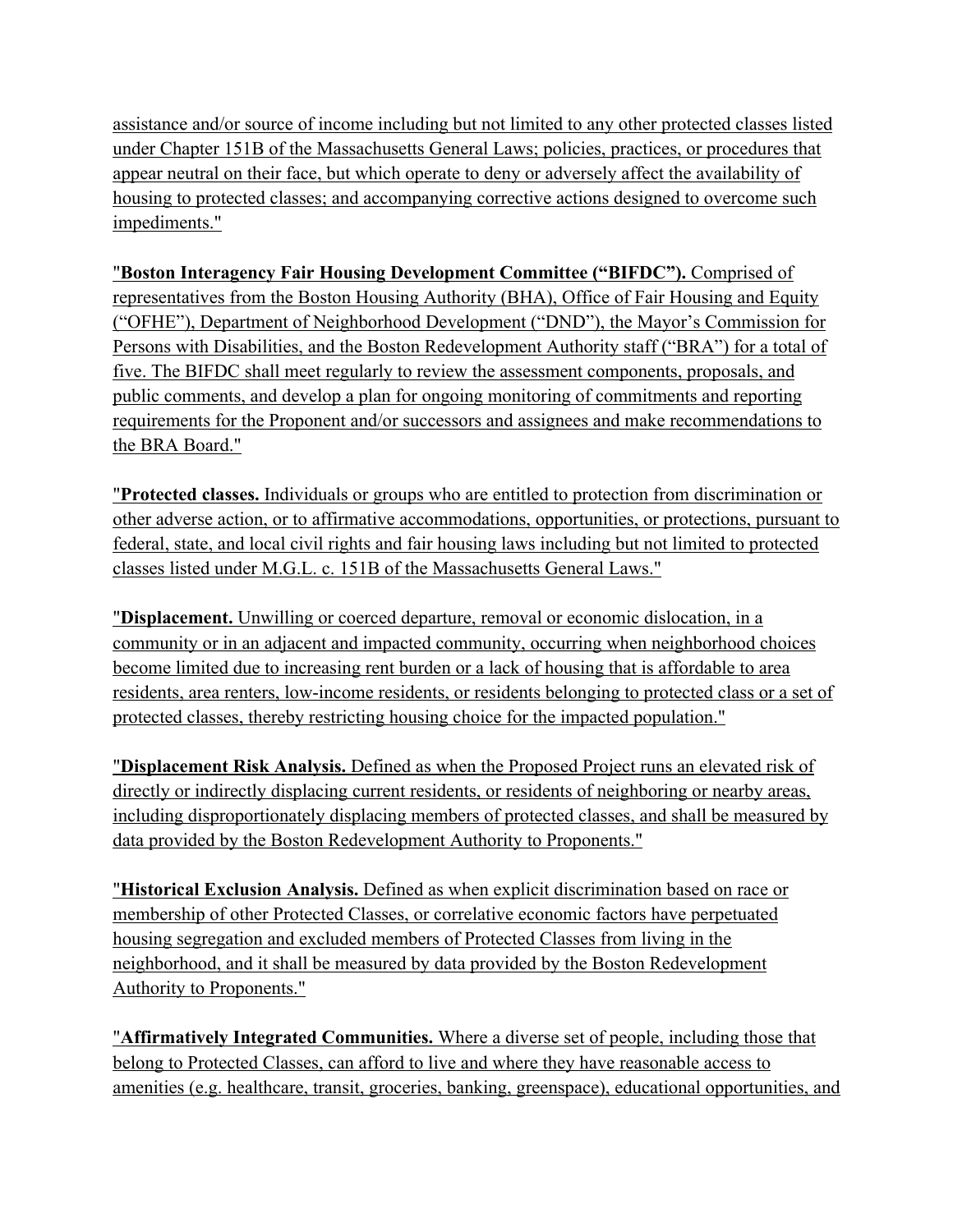economic opportunities. Reasonable access means that such amenities and opportunities are affordable, in close proximity to one's housing, and culturally appropriate."

## 2. By amending **Article 80 (Development Review and Approval)**, as follows:

- a. In Section 80-1, Statement of Purpose and General Provisions:
	- i. Insert in the second paragraph, following the text:

"To that end, the goals of these development review requirements include the following:", the phrase:

## " ... for the purposes of Affirmatively Furthering Fair Housing, as defined in Articles 2 and 2A. "

- b. In Section 80-A-5, Agreements:
	- i. Insert after the second paragraph, the new paragraph:

"The **cooperation agreement** shall also include the AFFH Assessment Component and all provisions requiring the Proponent to comply with fair housing laws and Affirmatively Furthering Fair Housing, and shall provide for the enforcement of mitigation, public benefits, and other measures."

c. In Section 80-B-3, Scope of Large Project Review; Content of Reports: i. Delete the text:

"(7) tidelands; and

(8) Development Impact Project, as set forth in this Section 80B-3."

ii. and insert in its place:

"(7) tidelands;

(8) Development Impact Project, as set forth in this Section 80B-3; (9) AFFH Assessment Component, as set forth in this Section 80B-3; (10) Accessibility Component, as set forth in this Section 80B-3; and (11) Smart Utilities Component, as set forth in this Section 80B-3."

- d. And in Section 80-B-3, Scope of Large Project Review; Content of Reports:
	- i. Insert, at the end of the section and after the enumerated item entitled "8. Development Impact Project Component" the following text: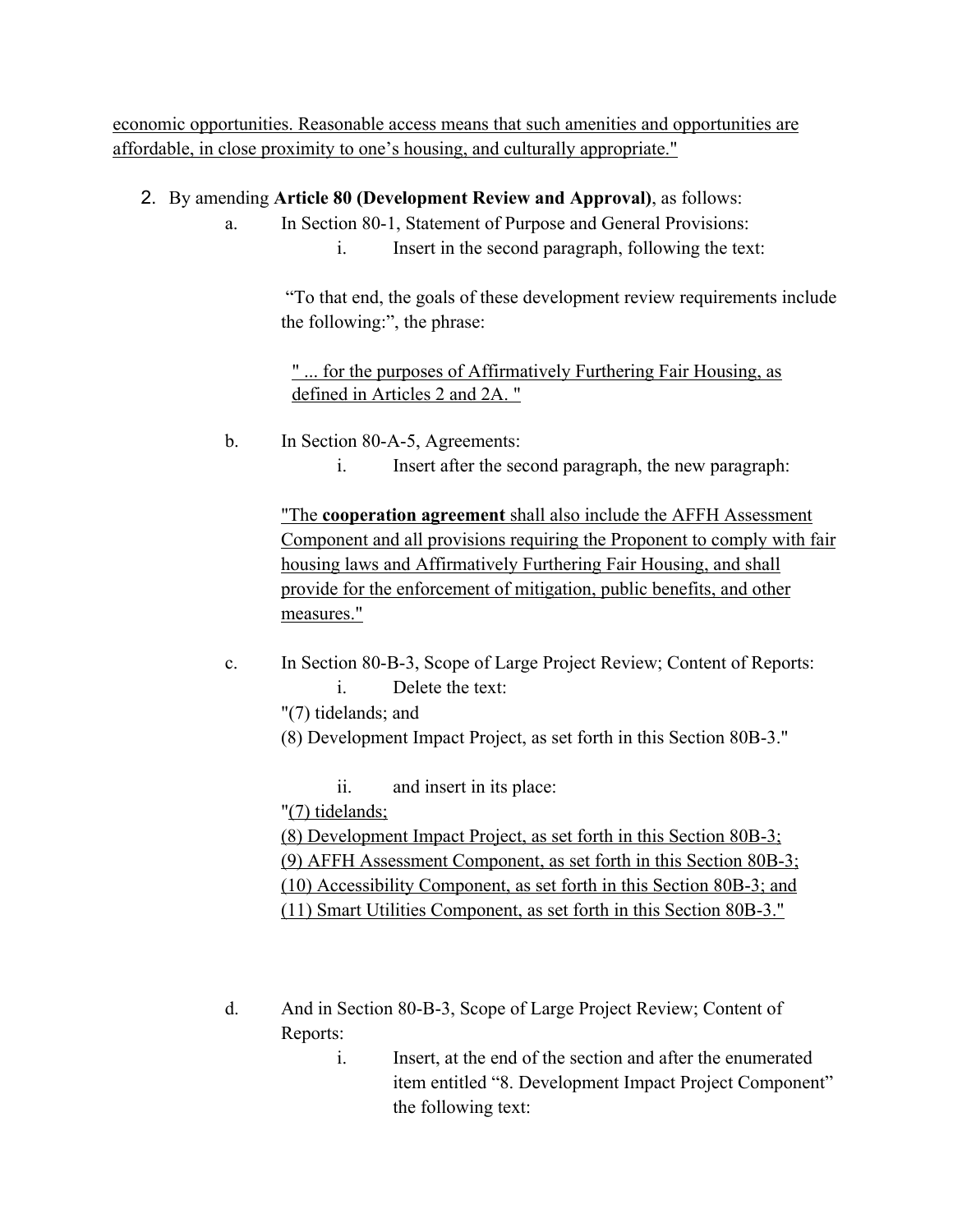**"9**. **AFFH Assessment Component.** In order to Affirmatively Further Fair Housing, the Applicant shall complete the relevant sections of the most recent version of the AFFH Assessment Component as adopted by the Boston Redevelopment Authority. The Applicant shall, in conjunction with the BIFDC, assess the impacts of the Proposed Project, including proposed public benefit, on the city's efforts toward Affirmatively Furthering Fair Housing, with particular regard to concerns identified in an Analysis of Impediments, including both those identified citywide and in the neighborhood zoning district or community in which the project is proposed.

**10. Accessibility Component.** In order to facilitate full and equal participation in all aspects of life for persons with disabilities in the city of Boston, the Applicant shall complete the most recent version of the Accessibility Checklist as adopted by the Boston Redevelopment Authority.

**11. Smart Utilities Component.** In order to ensure more equitable, sustainable, affordable, resilient, and innovative utility services in the City of Boston, the Applicant shall complete the relevant elements of the most recent Smart Utilities Checklist as adopted by the Boston Redevelopment Authority."

e. By inserting in Section 80B-5 after the paragraph beginning: "(ix) **Preliminary green building information** and ending," ... register with the USGBC and seek certification." the following:

**"(x) Preliminary AFFH Assessment Component.** A completed AFFH Assessment Component with accompanying narrative explaining proposed measures for the purposes of Affirmatively Furthering Fair Housing to be reviewed by the BIFDC prior to BRA Board consideration.

**(xi) Preliminary Assessment of Accessibility Component.** A completed Accessibility Checklist with narrative of anticipated measures to promote full and equal access.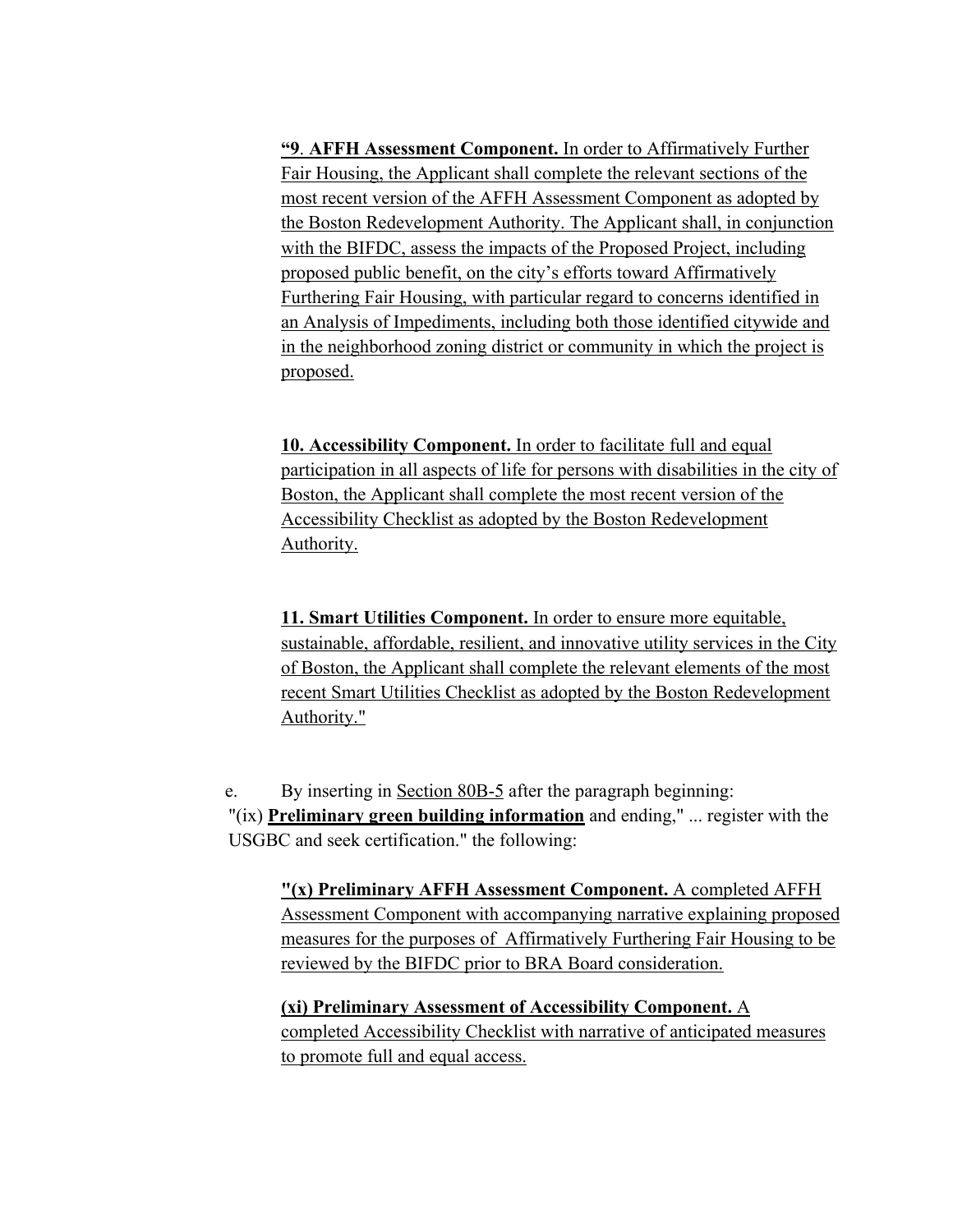**(xii) Preliminary Smart Utilities Component.** A completed Smart Utilities Checklist with narrative as to proposed Smart Utilities technologies to be employed."

f. By inserting in Section 80B-6. - Enforcement: Certification of Compliance for Large Project Review, Paragraph (2.) titled **"Findings"**  after listed item "(vii) Article 37: Green Buildings." the following:

> "(viii) commitments made pursuant to the AFFH Assessment Component including any ongoing commitments and/or reporting requirements, which shall also be made part of the Cooperation Agreement pursuant to Article 80A-5;

- (ix) commitments made pursuant to the Accessibility Component
- (x) commitments made pursuant to the Smart Utility Component"

g. By inserting in Section 80C-3. - Scope of Planned Development Area Review; Content of Plans, after Paragraph 2. **PDA Master Plans.** the following:

"**3. PDA Master Plans and Development Plans**. Projects seeking PDA Master Plan or Development Plan approval pursuant to this Section must satisfy, as part of Article 80B Large Project Review, the (9) AFFH Assessment Component, (10) Accessibility Component, and (11) Smart Utilities Component as required in "Article 80B-3, Scope of Large Project Review, Content of Reports.

For the purposes of preparing (9) AFFH Assessment Component as part of Article 80B or Article 80C submission for projects seeking approval of a PDA Master Plan and/or Development Plan, the Proponent, in conjunction with the BIFDC, shall take into consideration the City's goals to Affirmatively Further Fair Housing, including Affirmatively Integrated Communities. The AFFH Assessment Component shall provide thoughtful analysis of direct and potential indirect displacement, especially disproportionate displacement of members of protected classes. It is further expected that in evaluation of this Component, consideration shall be given to Proposed Project(s) creation of or contribution to an integrated and inclusive neighborhood, by promoting residential and commercial affordability, a diversity of housing types to accommodate families, and a mix of publicly accessible amenities. Special consideration should be taken as to whether Proposed Project(s) are located in an area where there is a high risk of direct displacement of protected classes, or the area has historically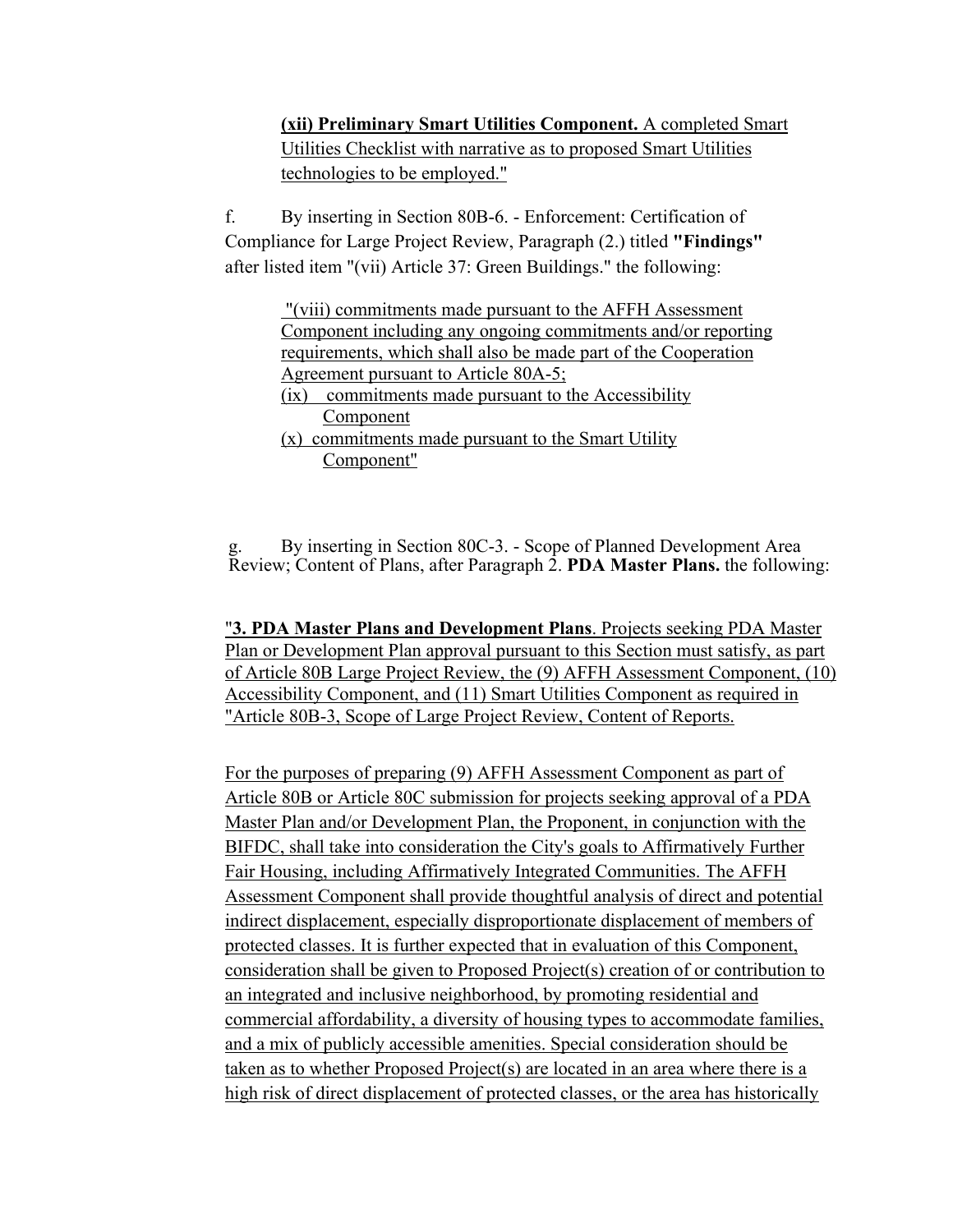excluded protected classes. The PDA Master Plan and/or Development Plan shall enumerate any ongoing commitments and specify reporting requirements relative to the (9) AFFH Assessment Component and they shall be included in the Cooperation Agreement pursuant to Article 80A-5."

In Section 80-C-4, Standards for Planned Development Area Review Approval:

- i. Delete the text: and (e)
- ii. and insert in its place the following:

"(e) such plan complies with, facilitates, and advances the city of Boston's obligations, responsibilities, goals and programs regarding Affirmatively Furthering Fair Housing and Affirmatively Integrated Communities, with particular regard to concerns identified in an Analysis of Impediments, AFFH Assessment Component, and with regard for impacts that may trigger displacement; and (f)"

h. In Section 80-C-5, Boston Redevelopment Authority Procedures for Planned Development Area Review:

i. Delete the following text:

4. Boston Redevelopment Authority Review and Approval. No sooner than sixty (60) days after the Boston Redevelopment Authority has received the PDA Development Plan or PDA Master Plan filed pursuant to subsection 2 of this Section 80C-5, the Boston Redevelopment Authority shall approve the plan submitted for review and authorize its Director to petition the Zoning Commission to approve the completed plan and designate the area of the Proposed Project or Master Plan development concept as a Planned Development Area, or shall conditionally approve the plan, or shall disapprove the plan. Before it issues its decision, the Boston Redevelopment Authority shall hold a public hearing, for which it shall publish notice pursuant to Section 80A-2, and shall consider the public comments received.

ii. and insert in its place the following text: